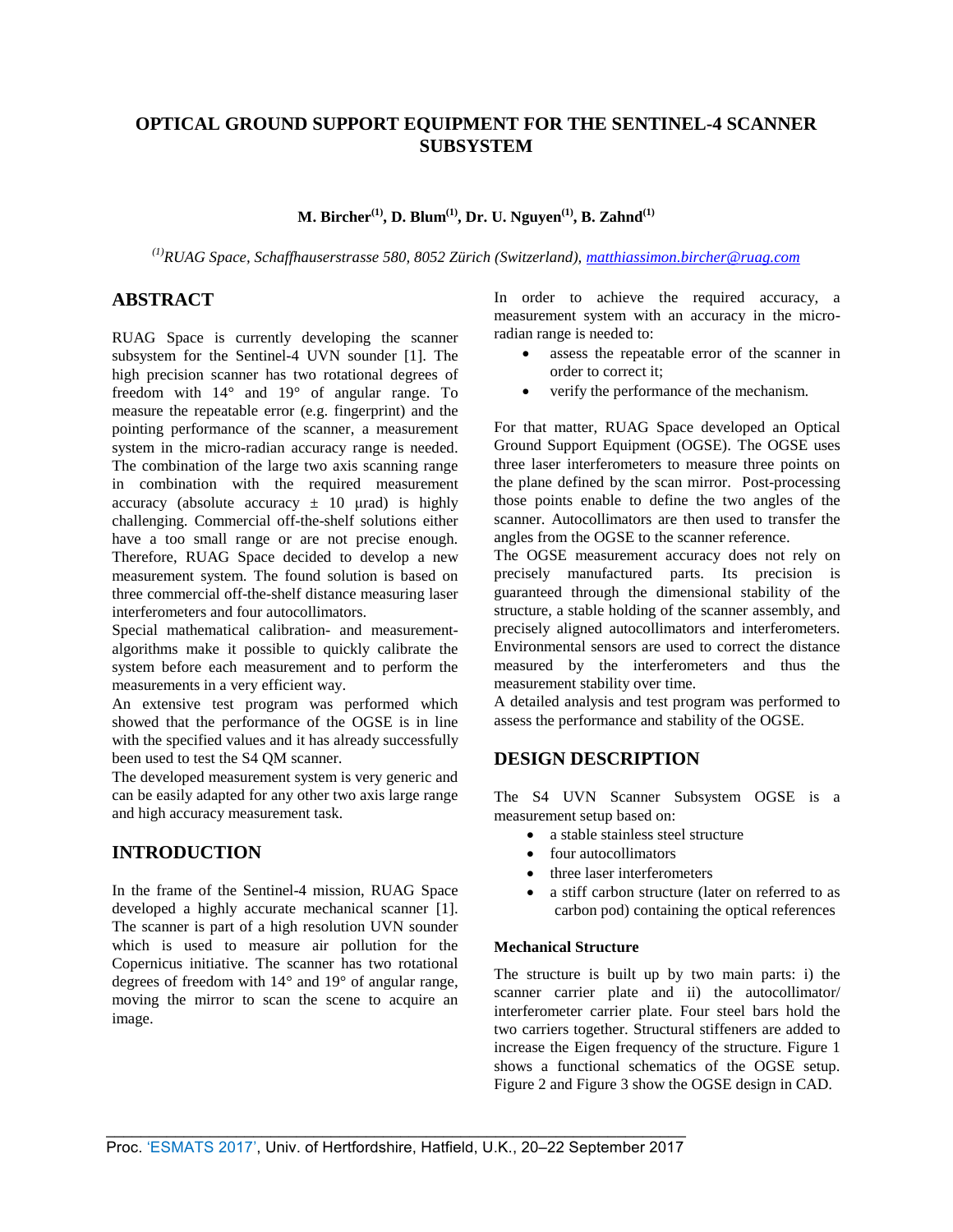

<span id="page-1-0"></span>*Figure 1 – Functional schematic of OGSE measurement principle. On the left hand side is the scanner which sits on the scanner carrier plate. The scanner carrier plate is connected via four steel bars to the interferometer carrier plate.*

The autocollimators are connected to this main structure with rotational stages. Like this, they can be aligned to their respective optical target in all three orientations. For the interferometers, stages with 2 translational and two rotational degrees of freedom is used. This is because the interferometers need to be aligned in rotational as well as translational orientation.



<span id="page-1-1"></span>*Figure 2 – OGSE from the side: Left: Scanner on test adapter plate, Middle: Connecting steel bars and interferometers, Right: Autocollimators*



#### <span id="page-1-2"></span>**Optical Elements**

To measure the angle of the mirror of the S4 mechanism, three laser interferometers are used. They point at three retro-reflectors mounted on a carbon pod (see [Figure 4\)](#page-1-3) which is mounted on top of the scanner mirror during testing. A fourth retro-reflector is available to make the pod symmetric and hence usable in two different orientations. In the middle of the carbon pod sits the prism which is used to calibrate the OGSE.



Retro-reflectors

<span id="page-1-3"></span>*Figure 4 – Carbon pod with optical references (four retro-reflectors and the calibration prism)*

Due to the use of small retroreflectors and a lightweight pod design, the impact of these elements on the dynamic behavior of the scanner is kept to a minimum in order not to upset the dynamic control stability of the close-loop system.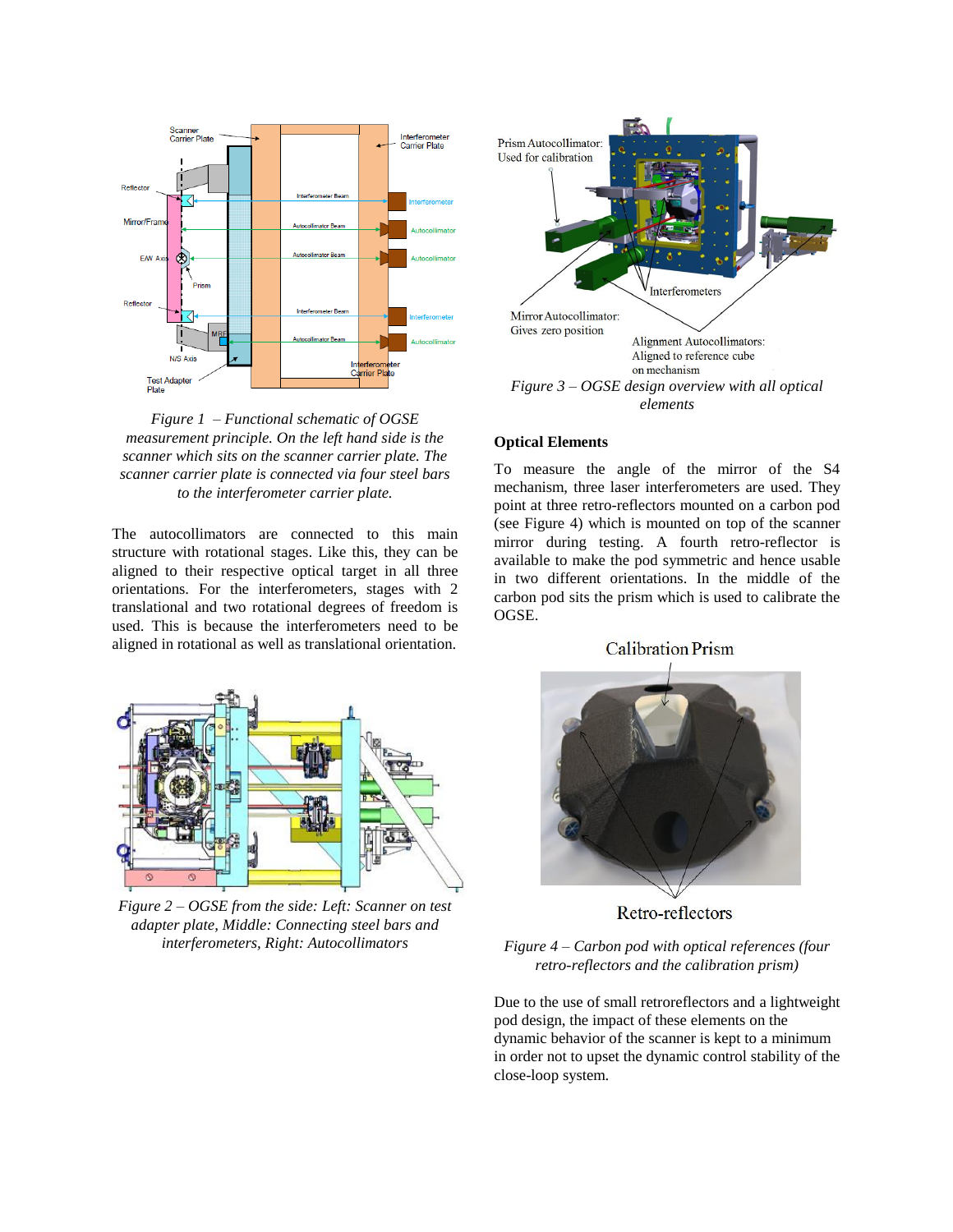In addition to the interferometers, four autocollimators are used to:

- Calibrate the OGSE
- Find the zero position of the scanner
- Align the OGSE to the scanner reference frame defined by reference cubes on the scanner



*Figure 5 – Close up view of optical elements (three interferometer in the front and three autocollimators at the back*

### **Environmental Sensors**

In order to improve the stability of the OGSE, environmental sensors are used. They measure:

- Air temperature
- Humidity
- Pressure

The data of these sensors is used to compensate for wavelength changes of the laser of the interferometers.



*Figure 6 – Overview of OGSE structure with no scanner mounted. Left: Position where scanner will be placed, Middle: Interferometers and environmental compensation sensors, Right: three of the four autocollimators.*

### **MEASUREMENT METHOD**

Computing the scanner angles using the OGSE is a two-step process. First, the OGSE needs to be calibrated. In this process, the distances between the interferometers is computed. Once this step is completed, the angles can be calculated using the interferometer distance measurements.

### **Calibration**

Before an angle can be computed, the OGSE needs to be calibrated. This is done by moving the scanner such that, one after the other, surfaces of the calibration prism on the carbon pod are aligned to the prism autocollimator. The calibration algorithm takes the interferometer measurements of these four alignment positions along with the knowledge of the prism angles to compute the distances between the interferometers. This principle is shown in *[Figure 8](#page-3-0)***[Error! Reference](#page-3-0)  source not found.**.



*Figure 7 – Schematics of OGSE calibration: Autocollimator is used to align the four surface of the prism to a known position. Using the interferometer distances at these four positions, the distances between the interferometers can be computed.*

#### **Angular Computation**

The angular computation of the optical metrology system is based on three laser interferometers that perform simultaneous distance measurements. The measurement of these three points combined with the knowledge of the distance between the interferometers (obtained by calibration) define the plane given by the scanner mirror and hence the two scanner angles.

The interferometers measure the distance from a reference plane to the retro-reflectors on the mirror. This defines one degree of freedom of the points in space. The second two degrees of freedom, which are the distances between the interferometers, are given by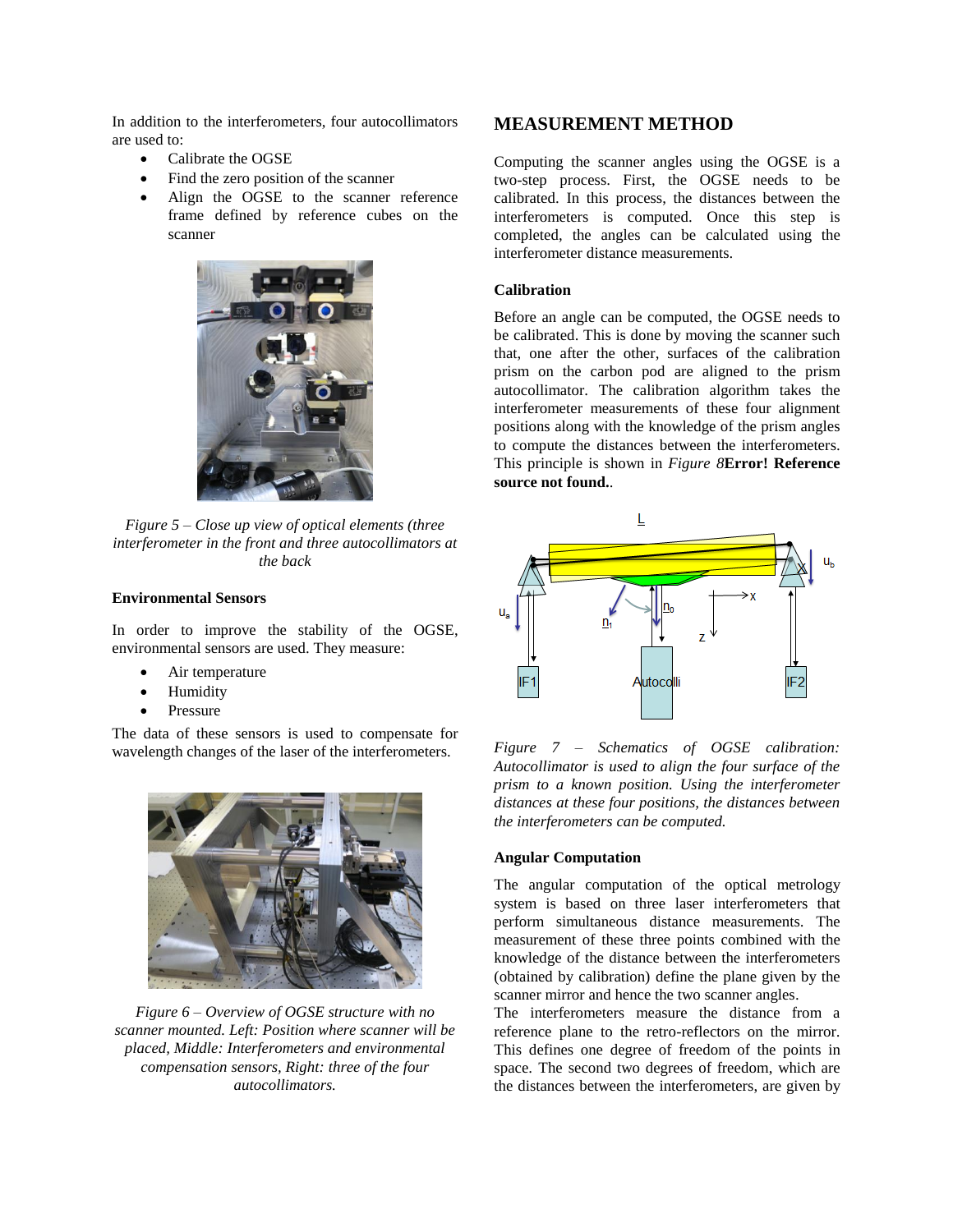the calibration. A schematic of this measurement principle is shown i[n Figure 8.](#page-3-0)



<span id="page-3-0"></span>*Figure 8 – Schematic of the OGSE working principle: Three interferometers point at retro-reflectors on the mirror. Using the distances from the interferometers to the retro-reflectors and the distances between the interferometers, the two angles of the plane can be computed. The distances between the interferometers can be computed using the calibration prism.*

The prism autocollimator and the mirror autocollimator are aligned to the cube autocollimators, which are again aligned to the reference cubes of the scanner defining the scanner reference frame. Like this, the OGSE is aligned to the scanner reference frame.

### **PERFORMANCE VERIFICATION**

In order to show that the performance of the OGSE is in line with the requirements, an extensive verification test program was performed. This program can be divided into three steps.

First a set of functional tests was performed. In this step:

- the algorithm used to compute the scanner angles is verified using simulation data;
- interferometer measurements are used to compute real angles;
- the range of the OGSE is verified by moving the mirror in the scanner range.

In the second step, the stability of the OGSE is verified. For the stability investigation, first individual building block are tested. For further tests more building bocks are investigated together until the stability of the whole OGSE is measured.

The last and third step consists of taking the results from the two previous steps and using a geometrical model, assessing the overall performance of the OGSE. For the performance assessment, possible error sources are analyzed and their effect on the accuracy investigated. For some error sources manufacturer specified value are used. For more complex error sources, measurements are needed.

#### **Functional Verification**

To compute the angle of the scan mirror using the interferometer measurements, an algorithm based on geometry is used. A numerical algorithm was developed to derive the scanner angles based on a set of non-linear equations. The verification of the algorithm was performed using a CAD simulation of the system. The test data generated by the simulation consists of the distances from a reference plane to the retroreflectors for the:

- calibration positions
- the mirror zero position
- a random position which is used to check the algorithm.

This test data is generated first for the ideal case and then also for the imperfect case, where the prism is rotated with respect to the mirror.



*Figure 9 – Images from the CAD simulation to generate test data to verify the OGSE algorithm*

The next step of the functional verification is to use the OGSE with real interferometer data. A main success criteria of this test is also that the OGSE covers the full angular measurement range.

#### **Stability Verification**

When working with accuracies in the order of magnitude required for the OGSE, even smallest environmental effects can cause large deviations on the measured angle. An important property of the OGSE is therefore to have a good stability over time. In addition to that, if deviations occur, the OGSE needs to be easy to reset.

The first stability test consists of verifying the environmental compensation. For this, one interferometer points at a static retro-reflector. Both elements are mounted on a temperature stable Invar jig. This setup is shown in [Figure 10.](#page-4-0)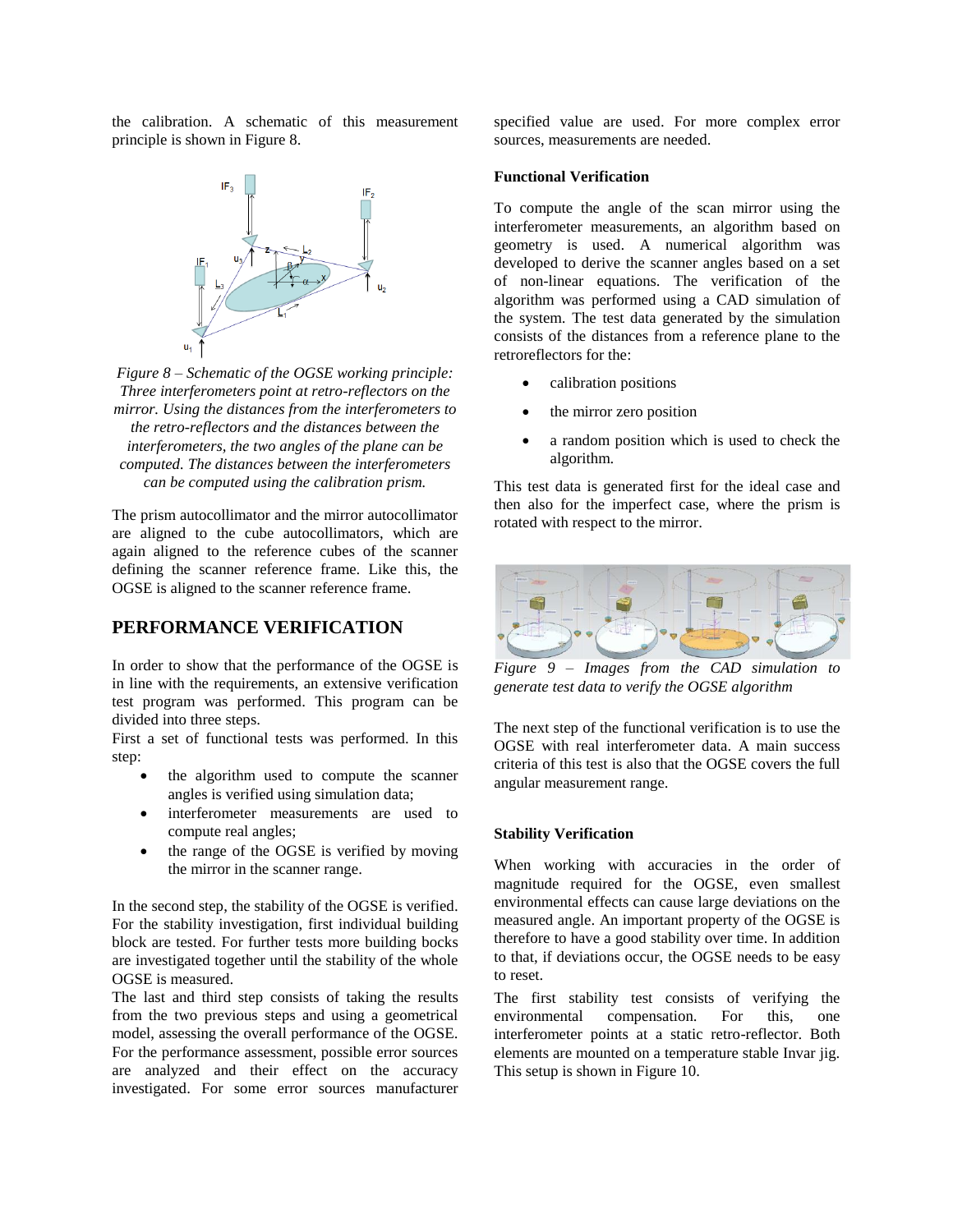

*Figure 10 –Test setup for environmental compensation verification: Interferometer and retro-reflector are statically mounted on temperature stable jig. Environmental data and interferometer data is recorded for 24 hours*

<span id="page-4-0"></span>For 24 hours, the interferometer distance, as well as the environmental data, are monitored. The laser wavelength is then compensated using the Edlén equations [2]. Both the compensated and uncompensated distance measurements are plotted in [Figure 11.](#page-4-1) It can be seen that the compensation works and that the signal is much more stable than the uncompensated measurement.



<span id="page-4-1"></span>*Figure 11 - Environnemental Compensation Test Conditions. Top: Compensated and uncompensated distance measurements. Bottom: Environmental sensors data.*

The second stability test is the verification of the structural stability. The goal of this test is to assess the stability of the interferometer measurement including the OGSE structure. For this, the carbon pod is mounted on a stable steel bar where usually the scanner would be placed. The test setup is shown in [Figure 12.](#page-4-2) The three interferometer distances, as well as the environmental sensors, are then monitored for 24 hours. From the interferometer measurements, the resulting angles are then computed. The results can be seen in [Figure 13.](#page-4-3) The maximum deviation seen after 24 h is 15 µrad. To compensate this effect, several temperature sensors would have to be placed on the structure along with a detailed model for thermal expansion. This is not needed since we can align the mirror to the mirror autocollimator in order to reset the OGSE.



*Figure 12 – Test setup for OGSE structure stability: The carbon pod is mounted on a stable steel bar. The interferometer distances as well as the environmental sensors are monitored for 24 h.*

<span id="page-4-2"></span>

<span id="page-4-3"></span>*Figure 13 – OGSE structure stability test results after environmental compensation. The remaining deviation can be explained by small structural movements due to local temperature changes. The deviation can easily be reset by aligning the mirror to the mirror autocollimator.*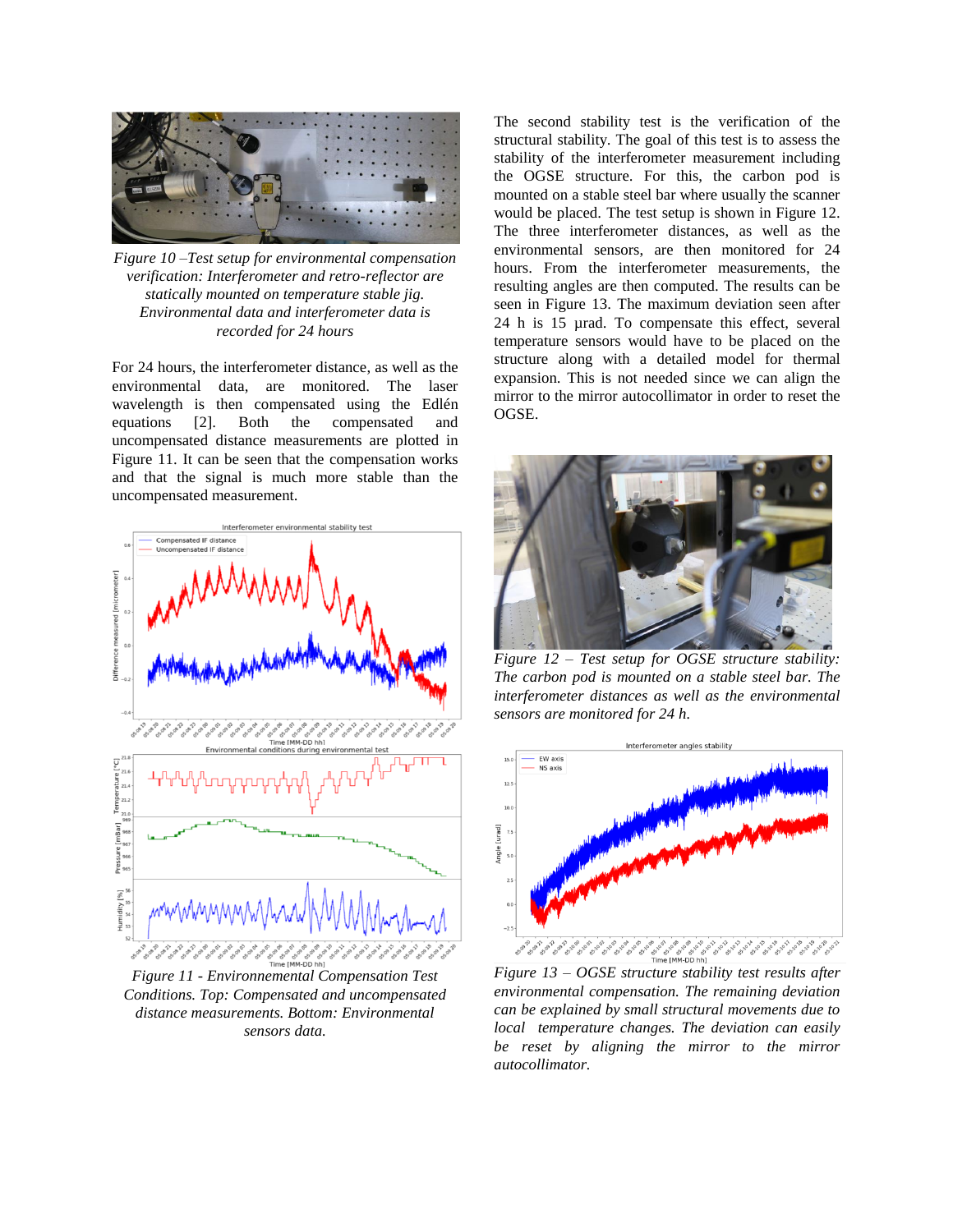#### **Performance Verification**

The last step of the verification consists of taking the results from the stability tests along with the error estimation of the individual components and feeding it into a geometrical model. The geometrical model can take these error estimations and convert them into an angular error over the range of measurement.

The results of the combination of all error sources can be seen in *[Table 1](#page-5-0)*. The results are well within the needed accuracy to measure the performance of the S4 scanner.

| <b>Absolute Accuracy</b>  | $\pm 10$ urad                                 |
|---------------------------|-----------------------------------------------|
| Relative Accuracy         | 1 urad                                        |
| <b>Angular Resolution</b> | 0.0056urad                                    |
| Speed Capability          | $3.33$ rad/s                                  |
| <b>OGSE</b> Range         | 14° NS and<br>$19^\circ$ EW<br>simultaneously |

<span id="page-5-0"></span>*Table 1 – Results of performance verification*

### **RESULTS FROM S4 QM TESTING**

The OGSE was first used for the Sentinel 4 QM mechanism with good results. As described above, the OGSE is used to measure the fingerprint as well as the performance of the mechanism.

[Figure 14](#page-5-1) shows the measurement of the fingerprint of the EW axis. The top view shows the overview of the whole range of motion of the EW axis, which looks like there was a lot of noise present. But in the bottom view, which shows a close up of the fingerprint, we see that the "noise" is actually the harmonic fingerprint of the encoder. The encoder fingerprint was in line with the expectations gained on previous component level tests.



<span id="page-5-1"></span>*Figure 14 – EW axis fingerprint measured by the OGSE after multiple scans (blue) and interpolated fingerprint correction (red). Top: Overview over the whole range of the EW axis. Bottom: Close-up view reveals the harmonic error of the encoder.*

### **SUMMARY AND CONCLUSION**

For the Sentinel 4 mission, RUAG Space has developed a high precision two axis scanner. In order to measure the fingerprint of this scanner and to verify the performance of the scanner, an optical measurement system was developed (OGSE). The system is based on three interferometers which measure three points on the mirror plane and hence define the two scanner angles. Four autocollimators are used to calibrate the OGSE and align the measurement system to the scanner coordinate system. The calibration approach adopted by RUAG for the OGSE avoids the need to have highly precise manufactured parts and exact direct measurements of the sensor targets, which would be nearly impossible for the high accuracy required over a large scanning range.

A detailed test program was performed to verify the performance and stability of the OGSE. The results of the verification were in line with the specified values and the OGSE has successfully been used on the S4 QM mechanism.

The developed measurement system is very generic and can be easily adapted for any other two axis large range and high accuracy measurement task.